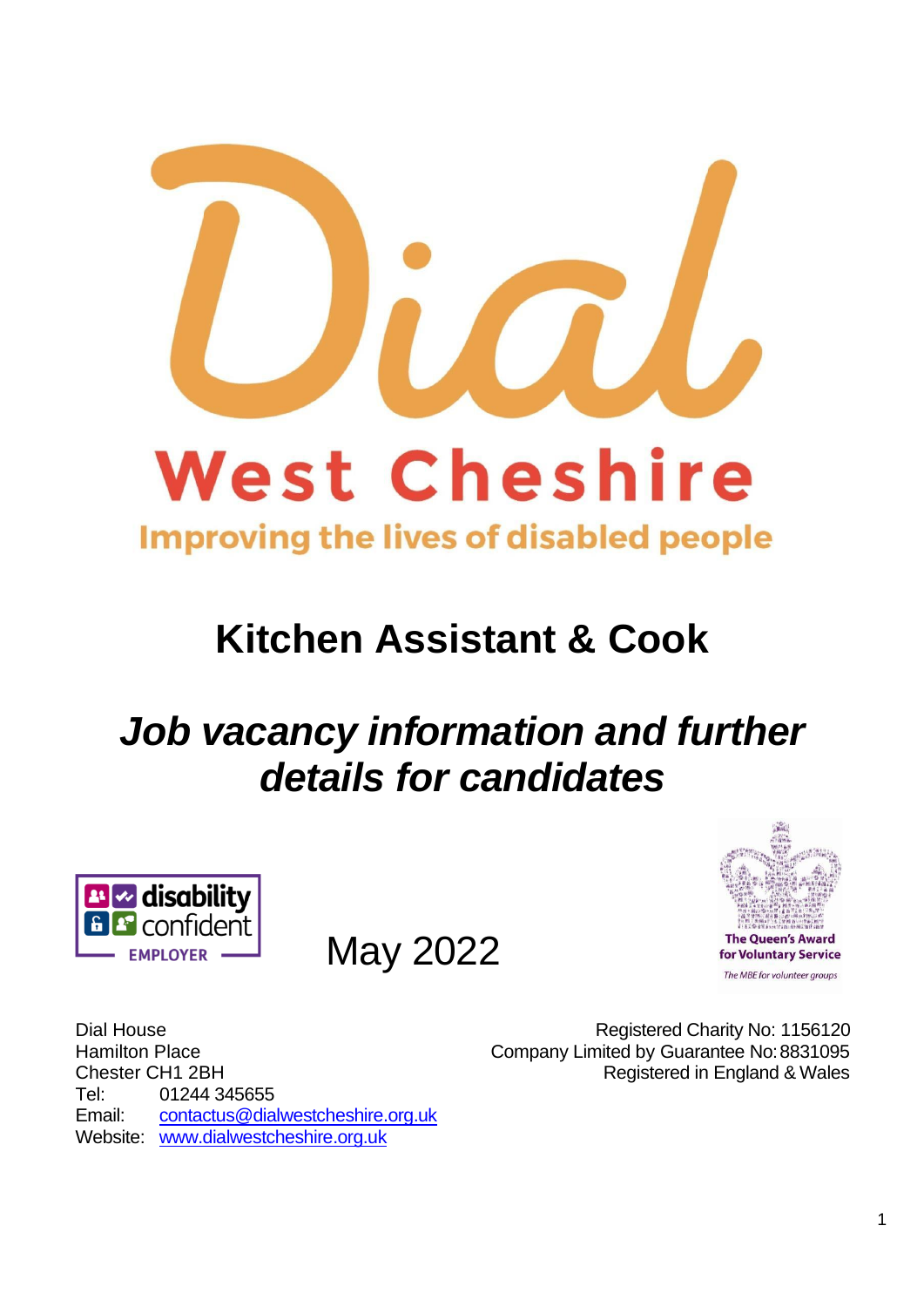## **Contents**

|                                  | r ayu          |
|----------------------------------|----------------|
| <b>About Dial West Cheshire</b>  | $\overline{2}$ |
| <b>Vision Mission and Values</b> | $\overline{2}$ |
| How to Apply and Closing Date    | 3              |
| <b>Job Description</b>           | 4              |
| <b>Person Specification</b>      | 5              |

### **About Dial WestCheshire**

Dial West Cheshire is an award-winning local charity with a history dating back to 1986. We provide a range of services aimed at enabling disabled people and older people to live sustained, independent lives.

Our Disability Rights Centre and Café are based at Dial House in Hamilton Place, Chester and we run Shopmobility Services (daily hire of mobility scooters and wheelchairs to enable disabled people to access shops and other facilities) from town centre locations in Ellesmere Port, Chester, Northwich and Winsford.

As well as providing services which improve the lives of disabled people, we actively encourage people with disabilities and long term health conditions to work or volunteer with us. Our services are delivered by teams consisting of paid workers supported by volunteers.

Further information is available from our website: [www.dialwestcheshire.org.uk](http://www.dialwestcheshire.org.uk/)

## **Vision, Mission andValues**

#### **Vision**

Dial West Cheshire's vision is a society where disabled people and older people can participate equally as full citizens.

#### **Mission**

Our aim is to empower disabled people and older people to live sustained, independent lives. Our objectives are to:

- Reduce poverty and improve economic status
- Reduce social isolation
- Improve health and well being
- Raise awareness of needs andaspirations
- Provide opportunities for volunteering, training andemployment

Page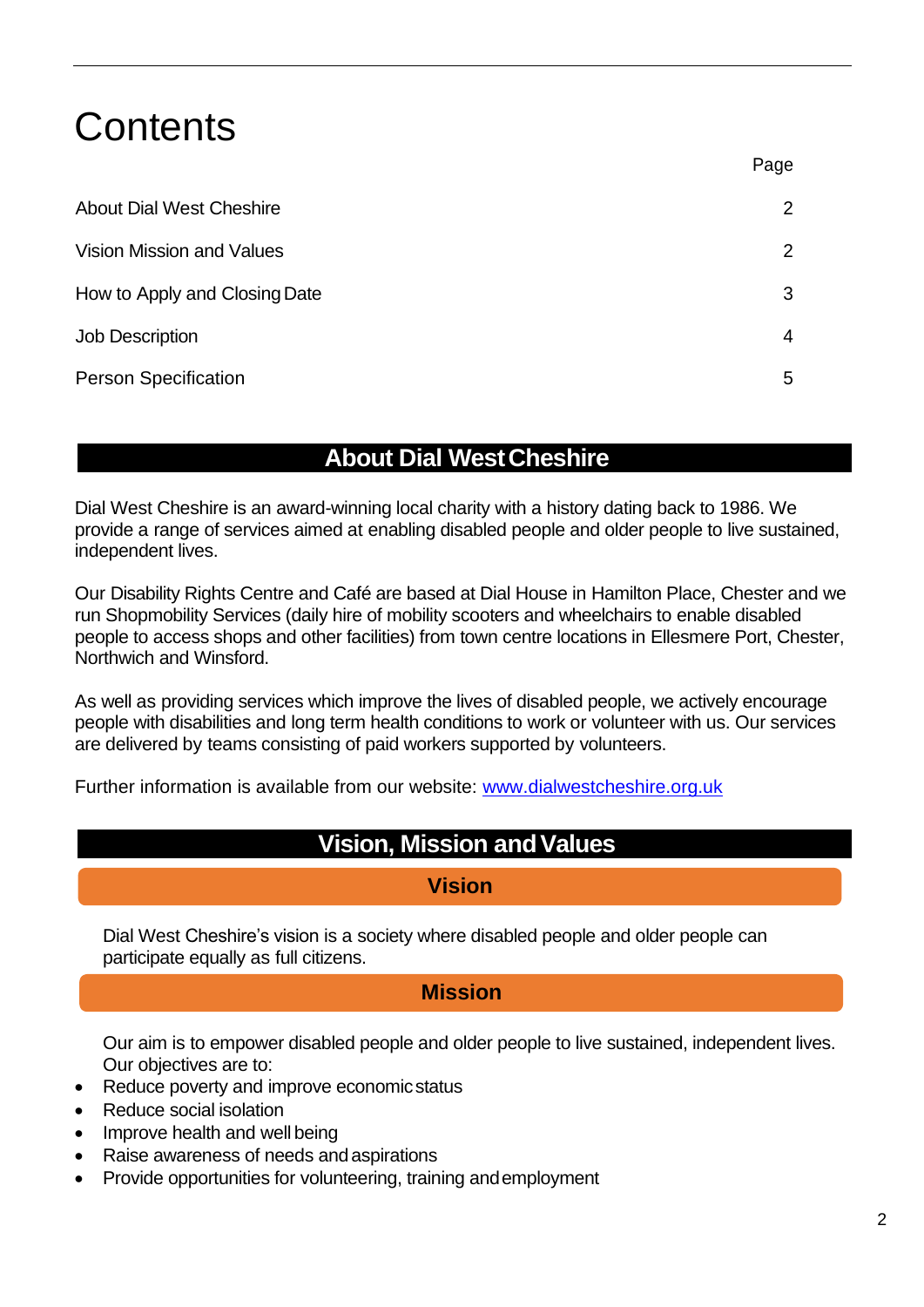#### **Values**

Dial West Cheshire:

- Promotes and seeks implementation of the **Social Model of Disability**, through our own work and by working with partners, in recognition that people with impairments are disabled by attitudinal, environmental and institutional barriers in society.
- Recognises and supports the **Equality, Diversity and Rights** of disabled people.
- Believes in an **Inclusive Society** in which all disabled people have the support necessary to participate fully.
- Aims to be **Trusted** by those we help and work with.
- **Cares** about our people and our customers.
- Aims to be a **Beacon of Best Practice** throughout our work.
- Is **Committed to Achieving Quality** in the delivery of our work.

#### **We will offer you:**

- Generous annual leave plus bank holidays Pension scheme
- 
- 
- Mileage allowance for business travel Training and development opportunities

### **How to Apply and Closing Date**

Our charity is seeking a suitably experienced and enthusiastic person to support the delivery of the Dial House café service. The café is a thriving point of contact for disabled people and others in the local community, serving home-cooked food and snacks. This rewarding role is an exciting opportunity to champion Dial West Cheshire's values, put your team, customers and community first and help us take forward our plans for growth.

**Purpose of the role: Reporting to the Café Manager you will prepare and cook meals, as well as supervise volunteers, to ensure the smooth day to day running of the Dial House café. You will need experience of preparing, cooking and serving home-cooked food, snacks and cakes, as well as the ability to supervise and support the development of team members (including volunteers with disabilities and learning difficulties). Equally important is an innovative and creative approach to the development of a sustainable café and catering service.** 

To apply, download the documents available from the vacancies page of our website [www.dialwestcheshire.org.uk/vacancies](http://www.dialwestcheshire.org.uk/vacancies) . **You need to email a completed Person Specification Template together with your CV to** [keith.roper@dialwestcheshire.org.uk](mailto:keith.roper@dialwestcheshire.org.uk) . Please provide brief examples of your experience and how you meet the criteria when completing the template.

The closing date is Tuesday 31 May 2022. Interviews will take place early June. For an informal discussion about the role please contact Keith Roper, telephone 01244 345 655.

We will short list by checking evidence of the suitability of candidates against firstly, the essential, and secondly, the desirable, criteria in the person specification. As we are a 'Disability Confident Employer,' we are committed to interviewing all candidates who indicate that they have a disability who meet all the essential criteria for the post. Please advise us of any additional support needs, such as help needed to make an application, requirements at interview or reasonable adjustments which can be considered to enable you to fulfil the job role.

Please note that we will **not** be contacting applicants who have not been shortlisted for interview.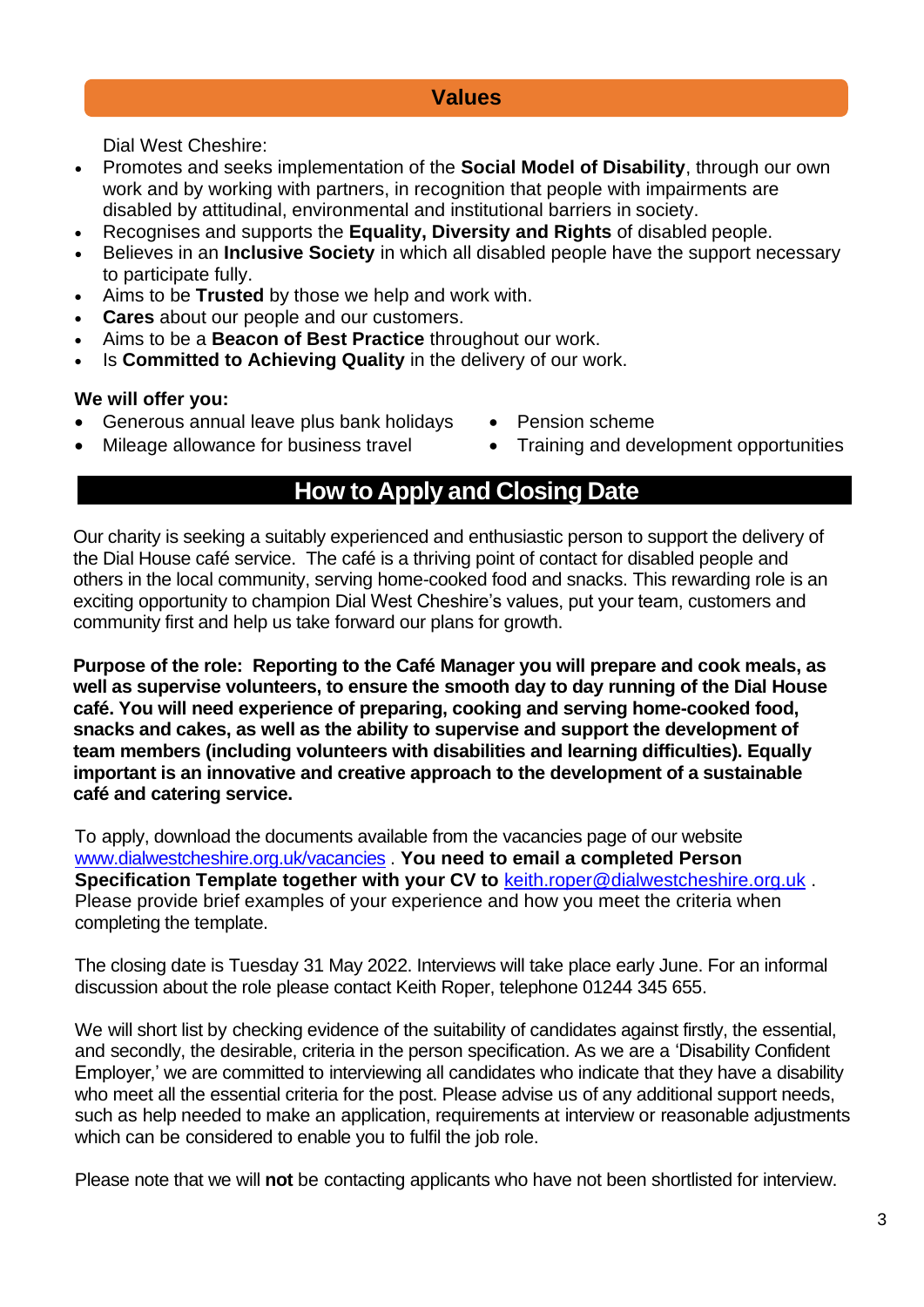### **Job Description**

Job Title: **Kitchen Assistant & Cook**

Responsible to: Cafe Manager Responsible for: Volunteers

Hours: Hours Approximately 20 – 25 hrs / wk

Salary: Up to £18,278 (pro-rata)

#### **Job Purpose**

- To prepare and cook meals and snacks, as well as supervise volunteers, to ensure the smooth day to day running of the Dial House café. You will need experience of preparing, cooking and serving home-cooked food, as well as the ability to supervise and support the development of team members (including volunteers with disabilities and learning difficulties).
- To support the delivery and development of the café and catering service, overseeing efficient, effective and safe operating systems which ensure an excellent, friendly, accessible, welcoming and reliable service.
- To supervise and support work-based learning for volunteers (including disabled people).

Principal Responsibilities:

- 1. Support the delivery of the Community Café service (which offers home-cooked food, cakes and snacks) under the direction of the Café Manager and Chief Officer
- 2. Supervise volunteers to ensure the best possible running of the café in terms of quality of service, support provided to customers and financial return
- 3. Provide support to the Café Manager (including cover for absence) to ensure that staffing levels are adequate for the delivery of a quality assured service and support the recruitment, induction, training and supervision of volunteers
- 4. Ensure that kitchen practices comply with all necessary legal requirements, with the kitchen and café prepared and ready for service, as well as cleaned down, each day
- 5. Work with colleagues to manage food preparation and menu plans
- 6. Provide support to procure supplies of food, equipment and cleaning materials in compliance with budgets
- 7. Be responsible for cash handling and ensure the safe keeping of money
- 8. Promote and uphold the values and ethos of the Charity and foster and encourage the involvement and support of the local community
- 9. Help maintain and develop close involvement and collaboration with statutory, voluntary and private sector organisations in the area, representing Dial West Cheshire when required
- 10.Support income-generation and fundraising activities
- 11.Carry out other related tasks, commensurate with the level of the post, as may be requested by the Chief Officer or Board